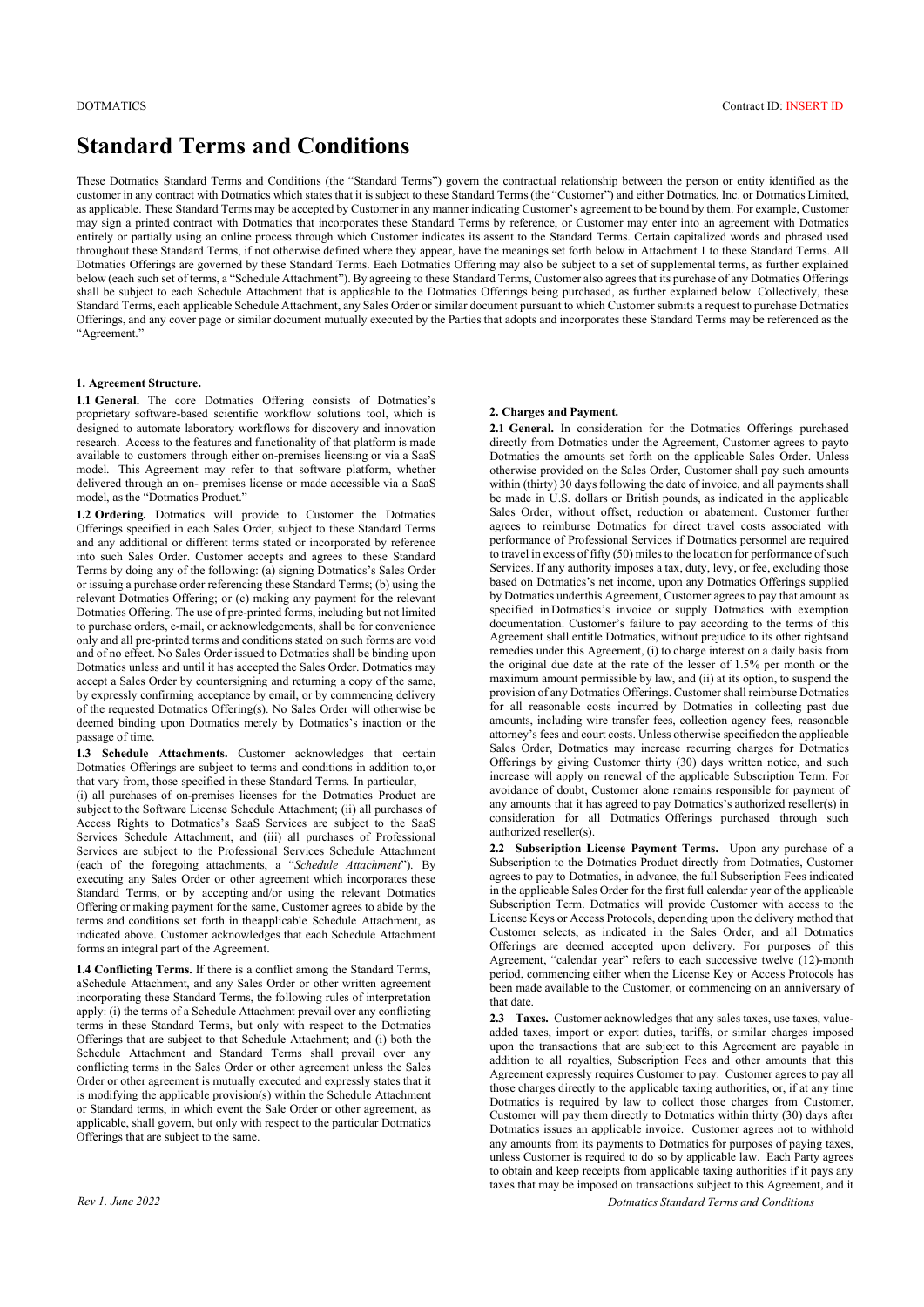will promptly provide copies of those receipts to the other Party upon request. Neither Party has any responsibility for paying any portion of income taxes imposed on the other Party.

#### 3. Additional Products and Services.

3.1 Software. Customer acknowledges that, in limited circumstances, Dotmatics may make available for purchase certain licenses for software products of third-party vendors who have authorized Dotmatics to resell such licenses or to act as the vendor's sales agent. In the event any Sales Order contemplates Dotmatics's resale to Customer, and Customer's purchase from Dotmatics, of licenses for any third-party software product, Customer acknowledges that each such third- party software product shall be subject to the terms of the applicable End User License Agreement or similar document provided with such third- party software. Customer agrees to comply with each such Agreement and, if Dotmatics so requests, Customer shall execute a copy of each such Agreement and deliver it to Dotmatics or Dotmatics's supplier.

3.2 Support and Maintenance Services. Dotmatics provides its standard support and maintenance services, without additional charge to Customer, throughout the duration of each applicable Subscription Term, provided that support and maintenance services for perpetual licenses are sold separately. Dotmatics will at all times provide such support and maintenance services in accordance with Dotmatics's then-current, standard Support Guide. As further described in the Support Guide, Dotmatics will provide such support through a variety of systems including on-line help, FAQ's, training guides and templates, and the use of live help. Dotmatics is not obligated to maintain or support any customizations to the Dotmatics Product except under a separate agreement signed by the Parties. Customer agrees to provide Dotmatics with all network access and other credentials reasonably required to perform the support and maintenance services. Dotmatics will not require access to any Customer Data as part of the support and maintenance services and, as between the parties, Customer retains all ownership of the Customer Data.

3.3 Professional Services. Professional Services (including, for example, Dotmatics Product installation, custom configuration, and related training services) are provided by Dotmatics subject to the terms and conditions of each mutually executed Statement of Work, or as the Parties may otherwise agree in a mutually executed Sales Order. All Professional Services are subject to the Professional Services Schedule Attachment.

3.4 Cooperation. Customer agrees, at its own expense, to provide Dotmatics with all reasonable cooperation necessary or appropriate to enable Dotmatics's performance under this Agreement, including (if necessary) providing access to properly equipped facilities and obtaining all Required Consents necessary for Dotmatics to perform its obligations hereunder. "Required Consents" are any consents, approvals or grants of rights necessary such that Dotmatics may, as necessary to perform its obligations hereunder, access, use, and/or modify any third party software, hardware or other products or information used by Customer without infringing or violating the rights of any third party (including, by way of example, privacy rights and intellectual property rights of any kind) and without violating any contractual obligations to which Customer is bound. When Dotmatics's performance under this Agreement requires or is contingent upon Customer's performance of an obligation (including providing Required Consents, approval or notification or taking a recommended corrective action) under this Agreement, and Customer delays or withholds its performance beyond the agreed time period (or beyond five business days, if a time period is not specified), Dotmatics will be relieved of its obligation to perform the affected obligations entirely or, if it is reasonable for Dotmatics to perform once Customer performs, until a reasonable period following Customer's performance of its obligation.

4. Installation; Infrastructure. In the event Customer purchases a Subscription for on-premises use of the Dotmatics Product, Customer acknowledges that, except for the provision of support and maintenance according to its standard policies during the Subscription Term, Dotmatics is not responsible for installation, upgrading, or enhancement of the Dotmatics Product, nor for error correction related to the interaction between the Dotmatics Product and any third partyproducts, nor for any training or other services relating thereto. Customer is solely responsible for obtaining any such additional services and products. Customer also acknowledges that it is solely responsible for procuring and maintaining the systems and infrastructure in which the Dotmatics Product may be installed, and Customer agrees to provide the Storage Area Network (SAN) disk capacity necessary to run the Dotmatics Product, including

storage capacity necessary to enable the Dotmatics Product to retain historical system information for any retention periods that Customer may require.

#### 5. Confidentiality.

(a) With regard to information that one Party discloses to the other, the disclosing Party is the "Owner," and with regard to information it receives from the other, it is the "Recipient." The Recipient agrees not to disclose or permit access to the Owner's Confidential Information, except to the Recipient's employees and agents who are informed of the confidential nature of the Confidential Information and who have agreed in writing or who are otherwise legally bound to treat the Owner's Confidential Information in a manner consistent with Recipient's duties under this Agreement. The Recipient will not use the Owner's Confidential Information except (i) as necessary to perform the Recipient's duties under this Agreement; and (ii) in any other manner that this Agreement expressly authorizes. Even after termination or expiration of this Agreement, the Recipient will continue to treat Confidential Information received from the other Party in accordance with this Agreement, for so long as the information fits the definition of "Confidential Information," or until use and disclosure of the information would no longer be restricted even if this Agreement remained in full force.

(b) The Recipient's duties under this section will apply only to (i) information which is marked to clearly identify it as the Owner's Confidential Information, or, if disclosed orally, which is identified as Confidential Information both at the time of disclosure and again in a writing delivered by the Owner within a reasonable time; and (ii) information which, due to its nature or the circumstances surrounding its disclosure, any reasonable person would be compelled to conclude is intended by the Owner to be considered confidential and proprietary for purposes of this Agreement. Notwithstanding the foregoing, Customer acknowledges that the Dotmatics Product and the User Documentation shall at all times constitute Dotmatics's Confidential Information.

(c) Even if some information would be considered Confidential Information according to the definition stated in this Agreement, the Recipient will have no duties regarding that information if (i) the Recipient develops the same information without any use of information obtained from the Owner; or (ii) the Recipient rightfully obtains the information from some third party, without restrictions on use and disclosure, but only if the Recipient has no knowledge that the third party's provision of that information is wrongful; or (iii) the information is made available to the general public without any direct or indirect fault of the Recipient.

(d) The Recipient will not be in breach of this Agreement by delivering some or all of the Owner's Confidential Information to a court, to law enforcement officials, and/or to governmental agencies, but only if it limits the disclosure to the minimum amount that will comply with applicable law (such as in response to a subpoena) or that is necessary to enforce its legal rights against the Owner. Unless prevented by law, the Recipient agrees to notify the Owner as far in advance as reasonably possible before the Recipient delivers the Owner's Confidential Information to any of those third parties. If requested by the Owner, and if permitted by law, the Recipient will cooperate with the Owner, at the Owner's expense, in seeking to limit or eliminate legal requirements that compel disclosure, orin seeking confidential treatment by the applicable court, law enforcement officials and/or governmental agencies.

(e) The Recipient may permit its attorneys and accountants to view the Owner's Confidential Information, provided that they are under legal and/or professional duties to maintain the information's confidentiality, and only for purposes of advising the Recipient regarding its legal rights and duties.

#### 6. Mutual Representations and Warranties.

(a) Each of the Parties represents to the other, and for the benefit of the other Party only, that (i) it is a properly incorporated business organization in good standing in the state where it is formed, and it has the corporate power to enter and perform this Agreement under applicable law and under its articles of incorporation, bylaws and/or other governance documents; (ii) it has obtained any consent it requires from its management, its board

of directors and any third parties to the extent consent is necessary to authorize it to enter and perform this Agreement; and (iii) it has had adequate opportunity to review and negotiate the terms of this Agreement and to seek the advice of counsel about its rights and duties under this Agreement.

(b) Each of the Parties warrants to the other, and for the benefit of the other Party only, that (i) all of its representations above will remain true throughout the term of this Agreement; and (ii) full performance of its duties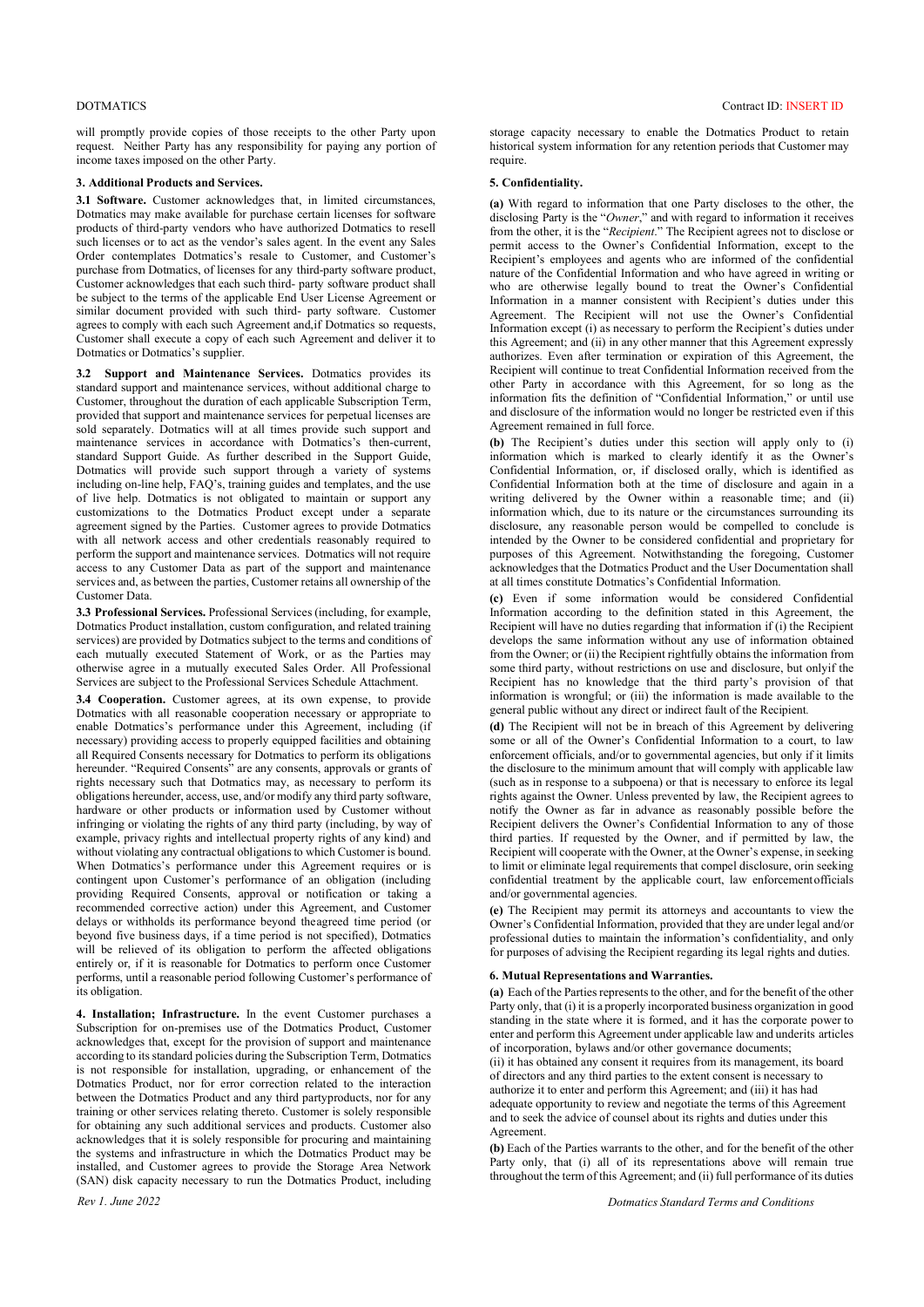under this Agreement will not conflict with its performance under any other legally binding agreement.

7. Disclaimer. EXCEPT AS EXPRESSLY REPRESENTED AND/OR WARRANTED UNDER THIS AGREEMENT, DOTMATICS DISCLAIMS, TO THE MAXIMUM EXTENT ENFORCEABLE BY LAW, ANY AND ALL OTHER WARRANTIES, WHETHER EXPRESS, IMPLIED OR STATUTORY, INCLUDING, WITHOUT LIMITATION, ANY WARRANTIES OF MERCHANTABILITY, QUALITY, FITNESS FOR A PARTICULAR PURPOSE, NON-INFRINGEMENT, NON-INTERFERENCE, DATA ACCURACY, SYSTEM INTEGRATION, AND ANY OTHER WARRANTIES THAT MAY OTHERWISE BE IMPLIED. CUSTOMER ASSUMES RESPONSIBILITY FOR SELECTING DOTMATICS OFFERINGS TO ACHIEVE ITS WITH ANY I INTENDED RESULTS, AND FOR THE USE OF, AND RESULTS OBTAINED FROM, THE DOTMATICS OFFERINGS. WITHOUT LIMITING THE FOREGOING PROVISION, DOTMATICS DOES NOT WARRANT THAT THE DOTMATICS OFFERINGS WILL BE ERROR-FREE OR THAT USE OF, OR ACCESS TO, SUCH DOTMATICS OFFERINGS WILL BE UNINTERRUPTED, THAT DOTMATICS WILL CORRECT ALL SOFTWARE DEFECTS, OR THAT THE DOTMATICS OFFERINGS WILL MEET CUSTOMER'S REQUIREMENTS. NO WARRANTIES ARE MADE ON THE BASIS OF COURSE OF PERFORMANCE, COURSE OR DEALING, OR TRADE USAGE.

### 8. Indemnification.

8.1 Indemnification by Dotmatics. Dotmatics will defend Customer and the officers, directors, agents, and employees of Customer ("Customer Indemnified Parties") against any third-party claim, allegation or legal action (a "Claim") arising from an allegation that Customer's authorized use of the Dotmatics Product infringes any intellectual property right of a third party. Further, Dotmatics will indemnify the Customer Indemnified Party against any damages actually awarded or paid in connection therewith, including any reasonable attorneys' fees. Notwithstanding the foregoing, Dotmatics' indemnification obligation will not apply to claims to the extent arising from (a) modification of the Dotmatics Product by any party other than Dotmatics without Dotmatics' express consent; (b) the combination, operation, or use of the Dotmatics Product with other product(s), data or services where the Dotmatics Offerings would not by itself be infringing; or (c) unauthorized or improper use of the Dotmatics Product. If the use of the Dotmatics Product by Customer has become, or in Dotmatics' opinion is likely to become, the subject of any claim of infringement, Dotmatics may at its option and expense (i) procure for Customer the right to continue using the Dotmatics Product as set forth hereunder, (ii) replace or modify the Dotmatics Product to make it noninfringing so long as the Dotmatics Product has at least equivalent functionality, (iii) substitute an equivalent for the Dotmatics Product or (iv) if options (i)-(iv) are not reasonably practicable, terminate this Agreement and refund any prepaid unused fees as of the date of termination. This Section 8.1 states Dotmatics' entire obligation and Customer's sole remedies in connection with any claim regarding the intellectual property rights of any third party.

8.2 Indemnification by Customer. Customer will defend Dotmatics and the officers, directors, agents, and employees of Dotmatics ("Dotmatics Indemnified Parties") against any Claims arising from (a) any use or disclosure by Customer of the Dotmatics Product in violation of this Agreement or (b) the Customer Data. Further, Customer will indemnify the Dotmatics Indemnified Parties against any damages actually awarded or paid in connection therewith, including any reasonable attorneys' fees.

8.3 If a Customer Indemnified Party or a Dotmatics Indemnified Party (each, an "Indemnified Party") becomes aware of any matter it believes it should be indemnified under Section 8.1 or Section 8.2, as applicable, involving any claim, action, suit, investigation, arbitration or other proceeding against the Indemnified Party by any third party (each an "Action"), the Indemnified Party will give the other party (the "Indemnifying Party") prompt written notice of such Action. The Indemnified Party will cooperate, at the expense of the Indemnifying Party, with the Indemnifying Party and its counsel in the defense and the Indemnified Party will have the right to participate fully, at its own expense, in the defense of such Action with counsel of its own choosing. Any compromise or settlement of an Action will require the prior written consent of both Parties hereunder, such consent not to be unreasonably withheld or delayed.

### 9. Limitations of Liability.

(a) NEITHER PARTY WILL HAVE LIABILITY FOR ANY INDIRECT, INCIDENTAL, CONSEQUENTIAL, SPECIAL OR PUNITIVE DAMAGES IN CONNECTION WITH THIS AGREEMENT, REGARDLESS OF THE THEORY OF LIABILITY (INCLUDING THEORIES OF CONTRACTUAL LIABILITY, TORT LIABILITY, OR STRICT LIABILITY), NOR LIABILITY FOR LOST PROFITS, LOSS OF BUSINESS OPPORTUNITY, OR BUSINESS INTERRUPTION, EVEN IF THE PARTY FROM WHOM THOSE DAMAGES ARE SOUGHT KNEW OR SHOULD HAVE KNOWN THAT THOSE KINDS OF DAMAGES WERE POSSIBLE.

(b) THE MAXIMUM LIABILITY OF A PARTY IN CONNECTION WITH ANY PARTICULAR CLAIM FOR DIRECT DAMAGES UNDER THIS AGREEMENT SHALL NEVER EXCEED FIFTY THOUSAND DOLLARS (U.S. \$50,000), PROVIDED THAT THE MAXIMUM CUMULATIVE LIABILITY FOR DIRECT DAMAGES OF A PARTY ASSOCIATED WITH ALL CLAIMS UNDER THIS AGREEMENT, CONSIDERED IN AGGREGATE, SHALL NEVER EXCEED THE SUM OF ALL PAYMENTS MADE UNDER THIS AGREEMENT, PROVIDED THAT THE FOREGOING WILL NOT LIMIT CUSTOMER'S OBLIGATIONS TO PAY AMOUNTS DUE IN THE ORDINARY COURSE. EACH PARTY IRREVOCABLY WAIVES ANY AND ALL CLAIMS THAT IT HAS OR MAY HAVE IN THE FUTURE FOR MONETARY DAMAGES IN EXCESS OF THEFOREGOING LIMITS. NOTWITHSTANDING THE FOREGOING, THIS PARAGRAPH SHALL NOT LIMIT OR MODIFY EITHER PARTY'S RIGHTS OR OBLIGATIONS ARISING FROM (I) ONE PARTY'S INFRINGEMENT OF THE OTHER PARTY'S INTELLECTUAL PROPERTY RIGHTS, OR (II) EITHER PARTY'S INDEMNIFICATION OBLIGATIONS, OR (III) AN INDIVIDUAL'S DEATH OR BODILY INJURY THAT IS RELATED TO A PARTY'S NEGLIGENCE. BOTH PARTIES ACKNOWLEDGE THAT THIS SECTION 9 IS AN ESSENTIAL BASIS OF THIS AGREEMENT, ABSENT WHICH THE ECONOMIC TERMS AND OTHER PROVISIONS OF THIS AGREEMENT WOULD BE SUBSTANTIALLY DIFFERENT.

### 10. Term and Termination.

10.1 Duration; Termination. This Agreement, including these Standard Terms and all applicable Schedule Attachments thereto, shall become effective upon the Effective Date and shall remain in effect until such timeas no Sales Orders or Subscriptions remain in effect any longer or have been terminated. Each Subscription shall initially remain in effect for the Subscription Term indicated in the applicable Sales Order, and thereafter the Subscription Term shall automatically renew and extend for an additional period equal to the initial Subscription Term (a "Renewal Subscription Term)", and such renewals shall likewise be repeated for successive extensions upon expiration of each Renewal Subscription Term, unless either party provides written notice to the other of its intention not to renew at least thirty (30) days prior to the expiration of the then-current Subscription Term or Renewal Subscription Term, as applicable; provided, however, that in no event shall the aggregate length of the initial Subscription Term and any renewal periods exceed five (5) years without Dotmatics's prior written approval. Subscription Fees shall automatically increase by five percent  $(5\%)$  in each Renewal Subscription Term. Any such renewal or extension shall apply to only the specific Subscription and not to any other Subscriptions that may have been purchased under the Agreement. Either Party may terminate this Agreement upon written notice if the other Party has committed a material breach of its obligations arising under this Agreement and has failed to cure such breach within thirty (30) days after receipt of written notice from the non-breaching Party, which notice specifies the breach in reasonable detail.

10.2 Effect of Expiration or Termination. Upon expiration (without renewal) or termination of any Subscription, any licenses granted under such Subscription shall immediately terminate, access to any SaaS Servicesunder that Subscription shall likewise terminate, and Customer agrees to immediately cease all use of the Dotmatics Product. In the event this Agreement is terminated in its entirety, all Subscriptions shall immediately terminate. Dotmatics shall issue an invoice for all amounts accrued and payable as of such expiration or termination of any Subscription(s), and Customer agrees to pay such invoiced amounts within thirty (30) days.

10.3 Survival Obligations. Any terms of this Agreement that by their nature extend beyond the expiration or termination of this Agreement, including the terms of Section 2 (Charges and Payment), Section 7 (Disclaimers), Section 8 (Indemnification) Section 9 (Limitation of Liability), this Section 10.3 (Survival Obligations), Section 11 (No liability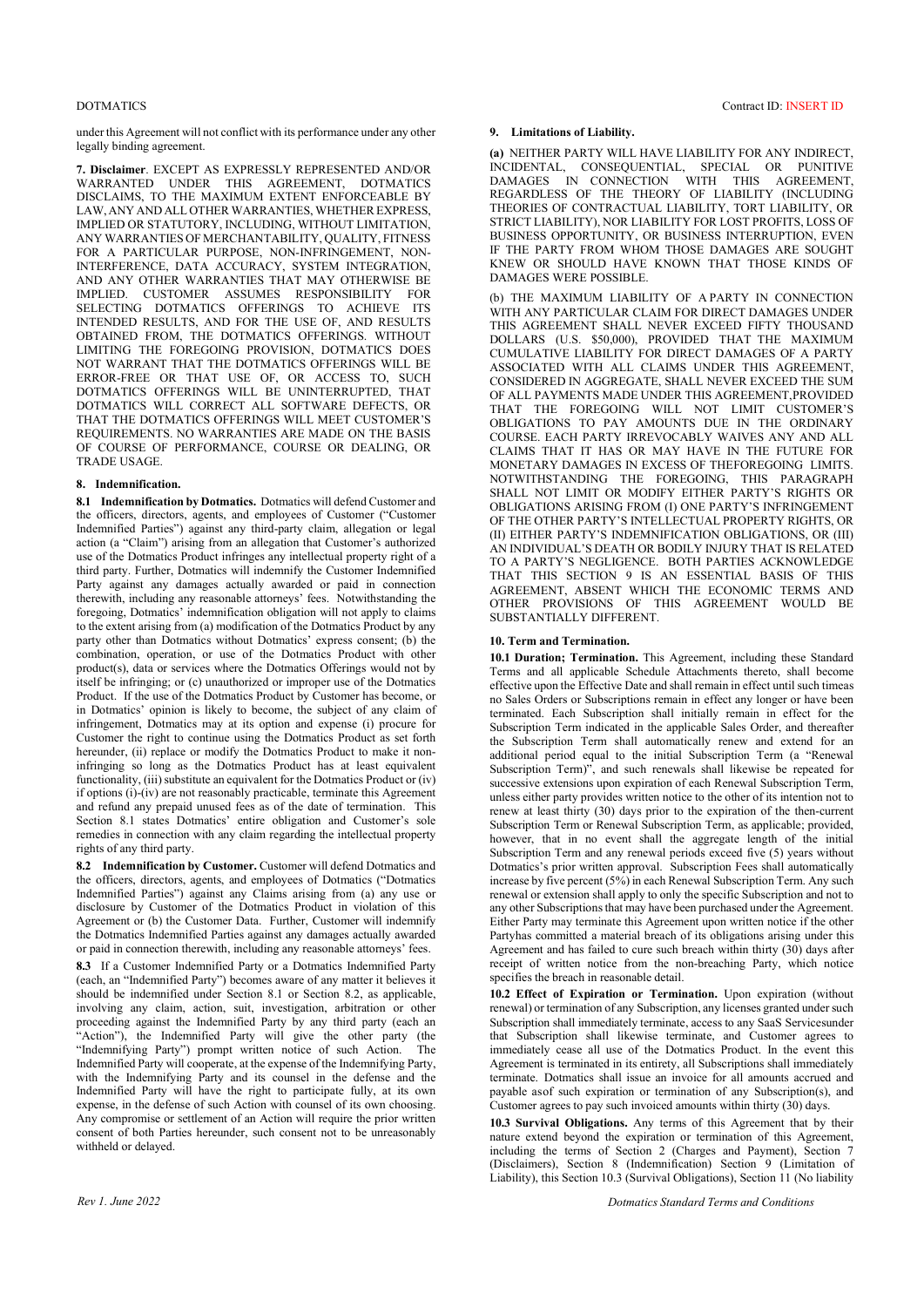due to *force majeure*), Section 12 (Rules for Interpreting this Agreement), and Section 13 (General and Miscellaneous Provisions), shall remain in effect until fulfilled. Termination of the Agreement does not terminate or otherwise affect any other contract between the Parties.

11. No liability due to *force majeure*. If a Party is prevented from performing its duties under this Agreement as a result of an event of force majeure, its failure to perform will not be considered a breach of this Agreement, and its performance will be excused for the duration of the force majeure. For purposes of this Agreement, an event of "force majeure" refers to an act of God, war, terrorism, pandemic, natural disaster and other events beyond reasonable control of the non-performing Party.

### 12. Rules for Interpreting This Agreement.

(a) The Parties agree that the following rules should be applied when interpreting the words of this Agreement, unless the express words of the Agreement indicate otherwise: (i) all references to one gender apply equally to both genders; (ii) definitions of nouns in the singular also apply to the plural, and vice versa; and (iii) any use of the term "including," if followed by a list, will be interpreted to mean "including, without limitation."

(b) References to "sections," "paragraphs," "clauses" and "provisions" or similar terms are references to portions of this document only, unless the reference expressly states otherwise. Whenever this Agreement makes reference to a certain number of days, it is referring to calendar days, unless it specifically references "business days," in which case the counting of days will exclude Saturdays, Sundays, and all holidays when offices of U.S. banks are closed.

(c) The Parties intend that this Agreement should be interpreted in all instances as if they participated equally in the drafting of all its provisions, and that no provision in this Agreement should be interpreted in a manner unfavorable to a Party on the basis that it drafted the provision.

(d) Even if the law will not enforce a provision of this Agreement in a particular instance, the Parties intend to remain bound by the other, enforceable provisions. If the unenforceable provision could be interpreted in a manner that would render it enforceable, while still reflecting the Parties' mutual intent, they intend for that interpretation to apply. If permitted by law, the Parties also intend for the provision that cannot be enforced in that instance to remain applicable in any other instances when it can be enforced.

(e)The Parties acknowledge that they may desire to modify this Agreement in the future, but that no modifications will be legally binding unless the modifications are in a writing executed by representatives of each of them. (f) Even if a Party fails to enforce its rights under this Agreement in a particular instance, the other Party must still perform its duties in that instance unless the non-enforcing Party signs a writing that expressly waives its rights in that instance, and any such waiver only applies to the particular instance and particular rights expressly waived.

(g) The titles to each of the sections of this Agreement are intended only to facilitate convenient reference; the Parties agree that those titles are not part of the Agreement and should not be used to interpret any part of this Agreement.

(h)If the Parties sign multiple copies of this Agreement, they intend that all of those copies will be considered original copies, but together all of those copies represent only one contract.

#### 13. General and Miscellaneous Provisions.

(a) For purposes of any provision of this Agreement requiring notice to be given or received, the Parties agree that the notices must be in writing and delivered either in person, by nationally recognized express courier, or by public postal service for which a delivery receipt is obtained. All notices must to be delivered to the address which the receiving Party has most recently designated for itself via proper notice; as of the Effective Date, the Parties' respective addresses for purposes of giving notice will be those set forth on the Cover Page. Notices will be deemed effective only when actually received, or when delivery at the proper address has been confirmed by written evidence, such as a signature of the recipient given to an express courier. Except where otherwise expressly provided by this Agreement, no notices given by email will be effective. Notices may be given effectively via facsimile transmission, but only if receipt is confirmed by return fax or other written confirmation, including confirmation by email.

 Rev 1. June 2022 Dotmatics Standard Terms and Conditions (b) The Parties agree that neither of them will have the right or ability to assign to any third party some or all of its rights under this Agreement, nor to delegate to any third party some or all of it its duties. Any document,

#### DOTMATICS Contract ID: INSERT ID

instrument or act that claims to make such an assignment or delegation will be interpreted as void ab initio, wholly ineffective and will be disregarded. A Party may waive enforcement of this provision only in a writing signed by its representative that expressly indicates its consent to the other Party's assignment or delegation. As an exception to the provisions of this paragraph, either Party may, without needing to obtain consent, assign this Agreement to the surviving entity of a merger to which it is a party, or it may assign this Agreement as part of an assignment of substantially all of its business related to this Agreement. However, in either of those cases the assigning Party may only assign the Agreement in its entirety, not in part, and it must require the assignee to agree in writing to assume all of the assignor's accrued and future obligations and liabilities under this Agreement. As a further exception to the provisions of this paragraph, Dotmatics may engage the services of one or more subcontractors in performance of its obligations hereunder, provided that such subcontractors are bound by written agreements that are substantially as protective of Customer's rights as are the provisions of this Agreement, and provided that Dotmatics shall remain responsible for the acts and omissions of each such subcontract in relationship to this Agreement and shall remain responsible for performance of Dotmatics's obligations hereunder. A Party may also assign its right to receive payments under this Agreement without requiring consent from the other Party, but it must provide notice of that assignment to the other Party before the assignment will be considered effective.

(c) The Parties intend to make commitments only to each other under this Agreement, and only for their respective benefits. Accordingly, there are no intended "third party beneficiaries" to this Agreement, and the Parties do not intend to give any third party any right to enforce this Agreement or any part of it.

(d) For Agreements entered into with Dotmatics, Inc., the Parties intend that the laws of the State of New York should be used to interpret and enforce this Agreement. If any instances occur when the laws of New York would require the law of another jurisdiction to be applied to this Agreement, the Parties do not wish the other jurisdiction's law to be applied and instead intend for New York's law to be applied even in those situations. For Agreements entered into with Dotmatics Limited, the Parties intend that the laws of England and Wales should be used to interpret and enforce this Agreement. If any instances occur when the laws of England and Wales would require the law of another jurisdiction to be applied to this Agreement, the Parties do not wish the other jurisdiction's law to be applied and instead intend for laws of England and Wales to be applied even in those situations.

(e) The state courts of the State of New York or the Federal District Court for the Southern District of New York shall have sole and exclusive jurisdiction to hear and determine any dispute or controversy arising under or concerning Agreements entered into with Dotmatics, Inc. Agreements entered into with Dotmatics Limited, the courts located in London, England shall have sole and exclusive jurisdiction to hear and determine any dispute or controversy arising under or concerning such Agreement. Irrespective of the Dotmatics entity that is party to the Agreement, Dotmatics may bring an action for injunctive relief in any court of competent jurisdiction to stop or prevent any violation or infringement of its Intellectual Property Rights. Except for actions related to the protection of the proprietary rights of Dotmatics and its suppliers, neither Party shall bring a legal action against the other relating to the subject matter of this Agreement more than 2 years after the cause of action arose. Nothing in this Agreement affects any statutory rights that cannot be waived or limited by contract under applicable law.

(f) If the Dotmatics Product and the User Documentation are being procured on behalf of the United States Government, the following applies: The Software and accompanying User Documentation are "commercial items" and are deemed to be "commercial computer software" and "commercial computer software documentation," respectively, as such terms are used in 48 C.F.R. 12.212 of the Federal Acquisition Regulations ("FAR") and its successors and 48 C.F.R. 227.7202 of the Department of Defense FAR Supplement ("DFARS") and its successors. Consistent with the FAR, DFARS and related laws, any use, modification, reproduction, release, performance, display or disclosure of the Software and accompanying User Documentation by the United States Government shall be governed solely by the terms of this Agreement and shall be prohibited except to the extent expressly permitted by the terms of this Agreement.

(g) Customer and Dotmatics shall obtain the other's written consent before publicly using any advertisement, written sales promotion, press release or other publicity relating to this Agreement or in which the other's Party's name is used or may reasonably be inferred; provided, however, that Dotmatics shall have the right, at its own expense to refer to Customer and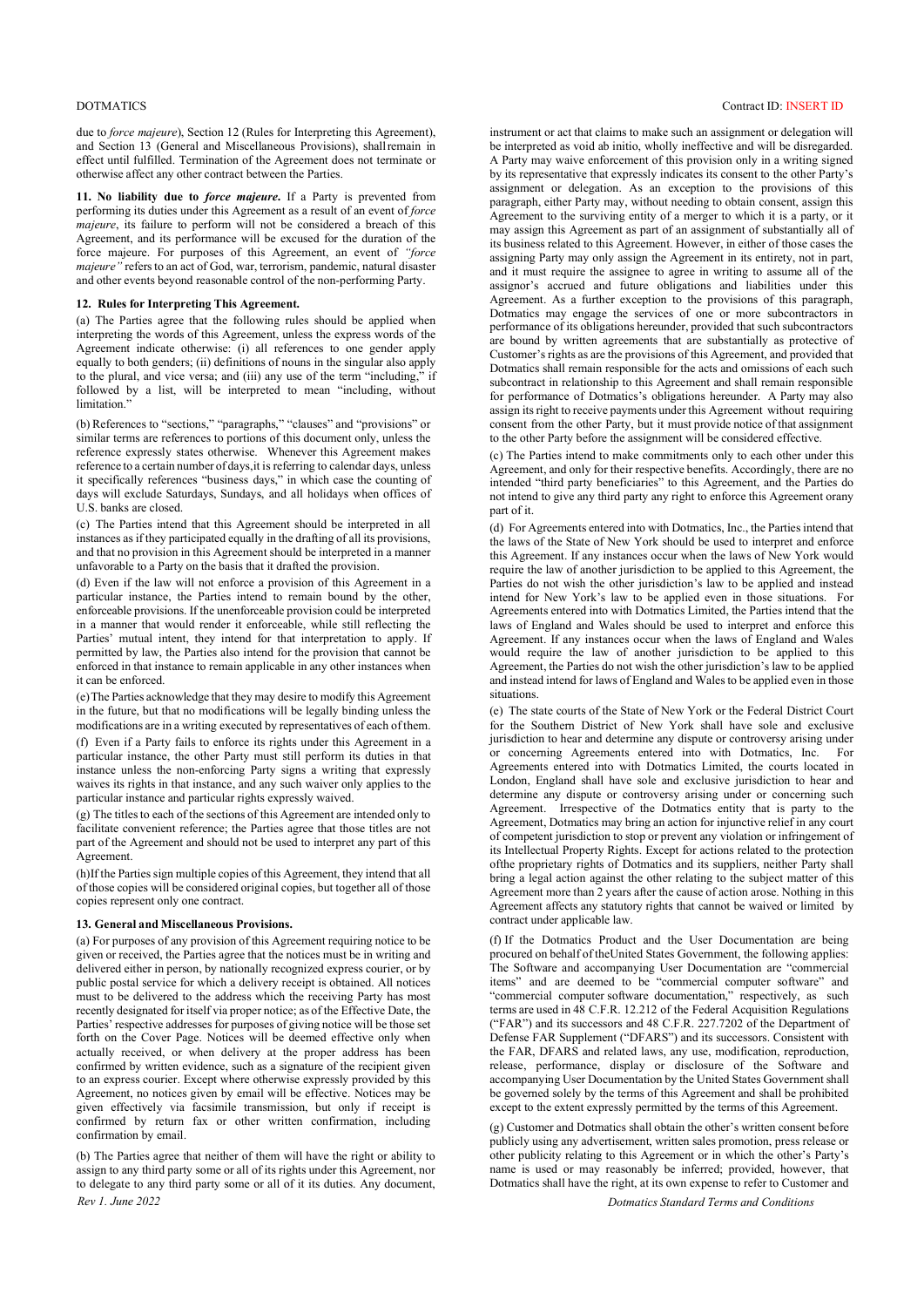to provide a factual description of the Dotmatics Offerings provided under this Agreement and to reproduce, publicly display, and otherwise use Customer's logo(s) in both a single press release or blog announcing Customer as a Dotmatics customer and also in Dotmatics's list of references, promotional materials (including on Dotmatics's Web site), internal business planning documents, annual report to stockholders, and whenever necessary to comply with generally accepted accounting principles or applicable laws.

(h) The Parties agree that the provisions of this Agreement are the entire agreement between them regarding the matters that this Agreement addresses. The Parties also agree that any prior agreements about those same matters, whether written or oral, are superseded by this Agreement, and previous oral agreements about those matters do not have any legally binding force.

> [End of Standard Terms]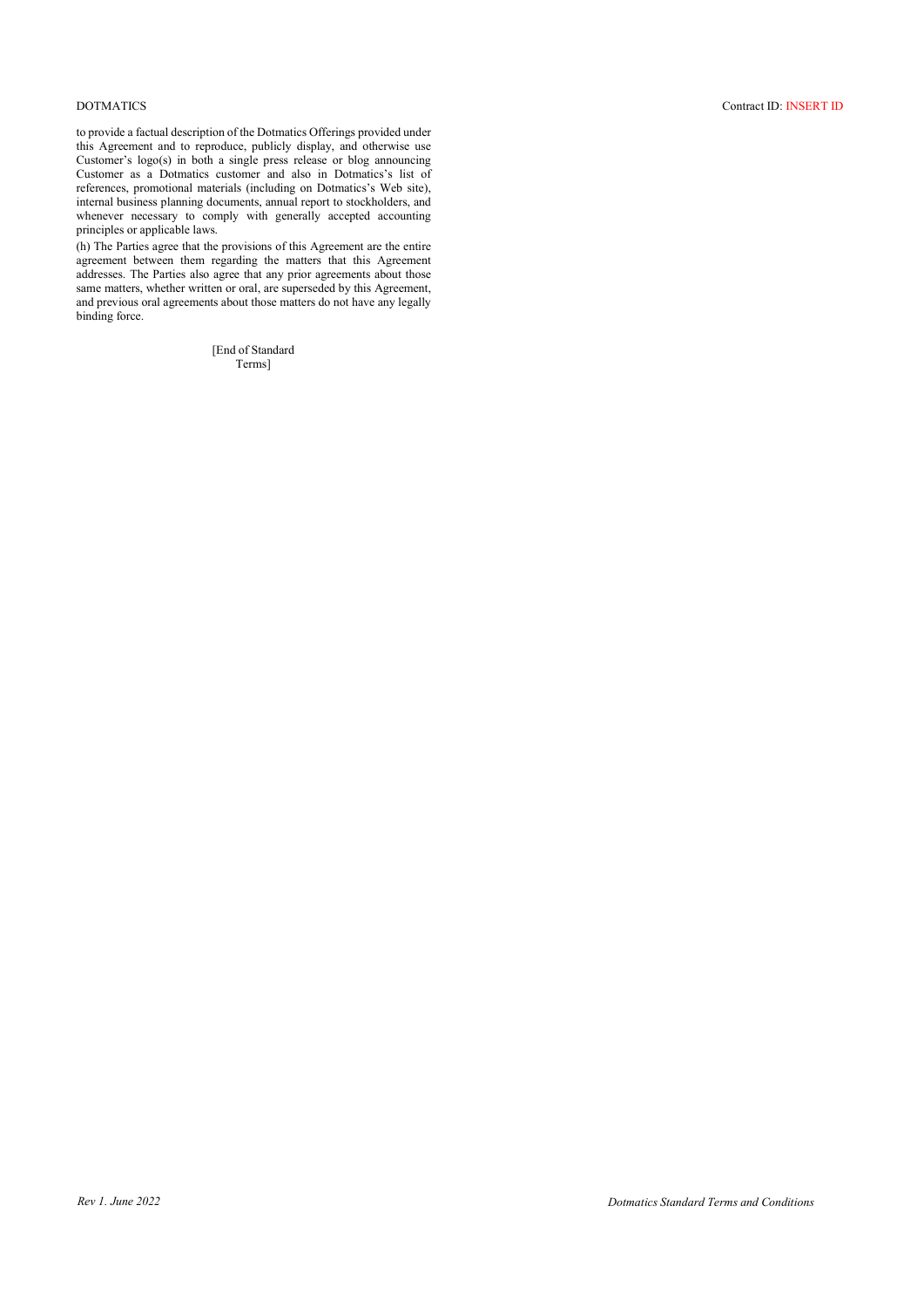## Standard Terms – Attachment 1 (Glossary)

Capitalized words and phrased used throughout this Agreement, if not otherwise defined where they appear, have the meanings set forth below. For sake of clarity, some terms defined in the glossary below do not appear elsewhere in these Standard Terms and instead appear only in the particular Schedule Attachment(s) to which they apply.

"Access Protocols" have the meaning set forth in Section 1.1 of the SaaS<br>Services Schedule Attachment.

access the features and functionality of the particular Dotmatics Product during the Subscription Term indicated in a valid Sales Order, in each case according to the Access Protocols provided by Dotmatics and subject to

"Affiliate" means with respect to either Party, any entity that controls, is controlled by, or under common control with, such Party, where "control" means the power to direct the management of an entity by means of equity ownership, board membership or contract.

"Agreement" has the meaning given in the preamble to these Standard Terms.<br>"Authorized End User" means any individual employee, agent or

contractor of Customer accessing or using the Dotmatics Product on

disclosed by one Party to the other Party by any means, if and for so long as the data and information are protectable as trade secrets by the disclosing Party or are otherwise subject to legal rights that give the disclosing Party,<br>indicated that the contract condition of the disclosing Charles that applicable Subscription. independent of contract, a right to control use and/or disclosure of the data and information. As a non-exhaustive list of examples, Confidential  $\frac{Part}{P}$ <br>Information includes information regarding a Party's financial condition  $\frac{Page}{P}$ Information includes information regarding a Party's financial condition and financial projections, business and marketing plans, product roadmaps, product and device prototypes, the results of product testing, research data, market intelligence, technical designs and specifications, operational procedures, secret methods, manufacturing processes, source code of proprietary software, the content of unpublished patent applications, customer lists, vendor lists, internal cost data, the terms of contracts with employees and third parties, and information tending to embarrass the Standard Terms disclosing Party or tending to tarnish its reputation or brand. To be clear, however, information in this list of examples is only considered Confidential Information for so long as it has not been made known to the general public by the disclosing Party or through the rightful actions of a third party, and only for so long as the information holds value, as "SaaS" model. reasonably determined by the disclosing Party, by virtue of remaining confidential. Information may be Confidential Information regardless of the medium or manner by which it is disclosed, including disclosures orally or via printed or handwritten document, email or other electronic

"Customer" has the meaning given in the preamble to these Standard

Terms.<br>"Customer Data" means information submitted by an Authorized End

Useror automatically uploaded to the SaaS Services used by Customer. The applicable Schedule Attace of Customer Materials" are materials or information (including, without Subscription Term (if applicable to the purchase. limitation, Customer's Confidential Information) provided by Customer to Dotmatics for purposes of Dotmatics's performance of Professional

Services.<br>"Deliverables" means any item, information, or material that a Statement of work requires Dotmatics to deliver or transmit to Customer in the course of, or as a result of, performing Professional Services, excluding modify these Standard Terms the Dotmatics Product or any other standard Dotmatics Offering. A Offerings to which they relate. the Dotmatics Product or any other standard Dotmatics Offering. A "Deliverable" may be a tangible item, data, or any other thing required to<br>be given into Customer's possession by a Statement of Work.

"Dotmatics Offerings" are (i) licenses to the Dotmatics Product, (ii) Subscriptions to Dotmatics's SaaS Services, or (ii) Professional Services, in all cases as made available by Dotmatics for purchase by Customer

under these Standard Terms.<br>"Dotmatics Product" has the meaning stated in Section 1.1 of these Standard Terms.<br>"End User License Agreement" means the Dotmatics End User License

Agreement which ordinarily accompanies, or is embedded within, copies of the Dotmatics Product software, or any successor terms to such agreement.<br>"Effective Date" means the date as of which authorized representatives of

 Rev 1. June 2022 Dotmatics Standard Terms and Conditions Dotmatics and Customer have both executed a Sales Order or other<br>document pursuant to which they mutually agree to be bound by these under that Statement of Work. document pursuant to which they mutually agree to be bound by these Standard Terms. For avoidance of doubt, in circumstances when the

services Schedule Attachment.<br>"Access Rights" are contractual rights to receive the SaaS Services and to "Intellectual Property Rights" are the exclusive rights held by the c Parties have mutually executed multiple Sales Orders or other documents adopting these Standard Terms, the first date as of which they have

Customer's behalf.<br>
"Confidential Information" means data or information in any form disclosure of the information, including<br>
databases recognized by applicable law. "Intellectual Property Rights" are the exclusive rights held by the owner of a copyright, patent, trademark, or trade secret, including (i) the rights to reproduce, publicly perform, publicly display, modify, adapt, translate, create derivative works based upon, distribute, and, in the case of phonorecords, digitally transmit copyrighted subject matter; (ii) the rights to preclude another from using, making, having made, selling, offering to sell, and importing patented subject matter, and the right to preclude another from practicing patented methods, (iii) the rights to use and display any marks in association with businesses, products or services as an indication of ownership, origin, affiliation, or sponsorship; and (iv) the rights to apply for any of the foregoing rights, and all rights in those applications. Intellectual Property Rights also include any and all rights associated with particular information that are granted by law and that give the owner, independent of contract, exclusive authority to control use or disclosure of the information, including privacy rights and any rights in

> "License Key" means a code provided by Dotmatics to Customer that enables activation of the Dotmatics Product for use within the scope of the

> "Party" means each of Dotmatics and Customer, as defined on the Cover

"Professional Services" are services other than Dotmatics's standard support and maintenance services, which other services are specified in the applicable Sales Order, such as training services or development of Dotmatics's proprietary form of Dotmatics Product configuration files

"Required Consents" have the meaning given in Section 3.4 of these

"SaaS Services" are the services performed by providing access to the features and functionality of the particular Dotmatics Product indicated in a valid Sales Order, as such Dotmatics Product is hosted by Dotmatics and provided to Customer over the Internet in a software-as-a-service (aka

"Sales Order" means a purchase order or similar document (i) that is mutually executed by Customer and either Dotmatics or its authorized reseller, or (ii) that references a valid quote issued either by Dotmaticsor its authorized reseller and that either is executed by Customer or expressly states that it represents Customer's firm commitment to purchase the Dotmatics Offerings set forth in such quote, which purchase order or similar document in any event (a) identifies the Dotmatics Offering(s) to be purchased by Customer, subject to these Standard Terms and any applicable Schedule Attachment(s), together with the price to be paid, Subscription Term (if applicable), any other mutually agreed terms

"Schedule Attachment" means any of the Dotmatics Software License Schedule Attachment, the Dotmatics SaaS Services Schedule Attachment, or Dotmatics Professional Services Schedule Attachment, each of which includes terms and conditions that supplement and/or modify these Standard Terms with respect to the particular Dotmatics

"SLA Terms" means the terms stated in the Dotmatics Service Level Agreement, as amended from time to time, available at the following hyperlink: https://www.dotmatics.com/terms-and-conditions

"Standard Terms" are the Dotmatics Standard Terms and Conditions set

"Statements of Work" means a separate, mutually signed document that expressly states that it is a statement of work subject to these Standard Terms (and/or the Professional Services Schedule Attachment), and that (i) identifies the duties that each Party agrees to perform and, if applicable, the time period during which those duties are to be performed and/or completed; (ii) identifies any Deliverables to be provided by Dotmatics;

(i) states any payments to be made by Customer and any other applicable economic terms; and (iv) includes any additional terms or conditions that the Parties desire to include related to the rights and duties of the Parties

"Subscription" means (i) with respect to on-premises licenses for Software,